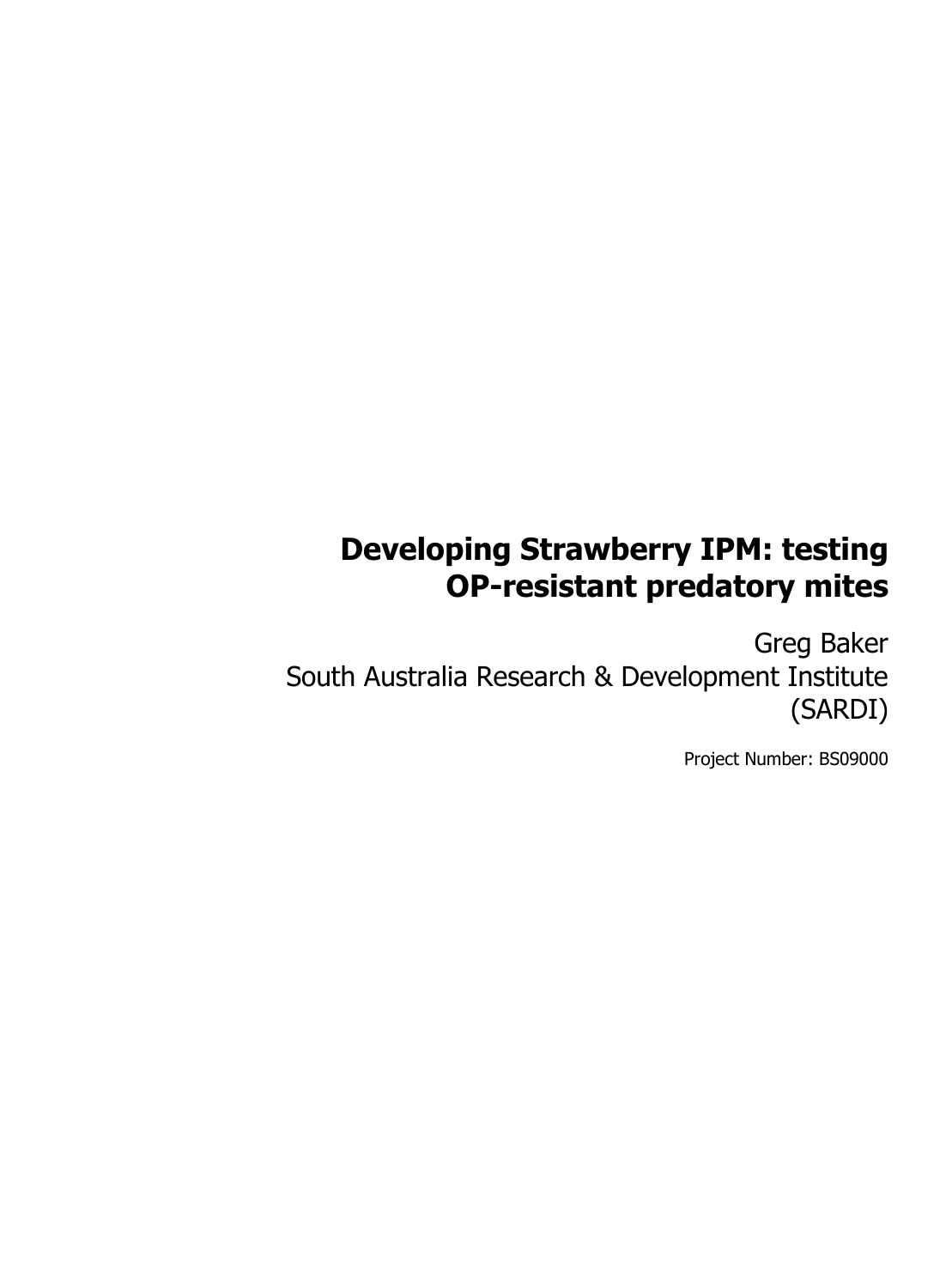#### **BS09000**

This report is published by Horticulture Australia Ltd to pass on information concerning horticultural research and development undertaken for the strawberry industry.

The research contained in this report was funded by Horticulture Australia Ltd with the financial support of the strawberry industry.

All expressions of opinion are not to be regarded as expressing the opinion of Horticulture Australia Ltd or any authority of the Australian Government.

The Company and the Australian Government accept no responsibility for any of the opinions or the accuracy of the information contained in this report and readers should rely upon their own enquiries in making decisions concerning their own interests.

ISBN 0 7341 2899 1

Published and distributed by: Horticulture Australia Ltd Level 7 179 Elizabeth Street Sydney NSW 2000 Telephone: (02) 8295 2300 Fax: (02) 8295 2399

© Copyright 2012

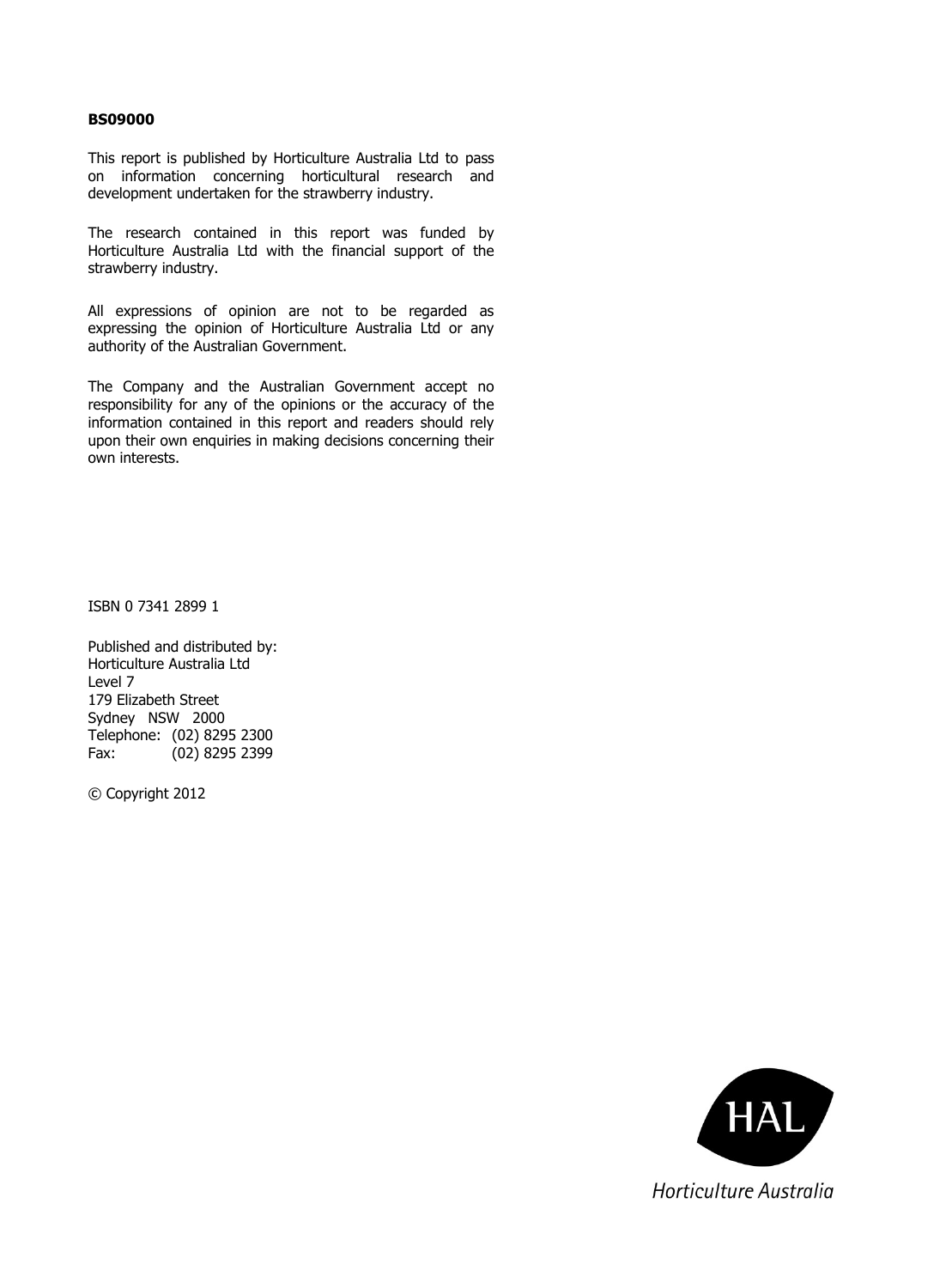## **HAL Project BS09000**  Developing Strawberry IPM: testing OP-resistant predatory mites



**Greg Baker South Australian Research and Development Institute** 

**31 May 2012**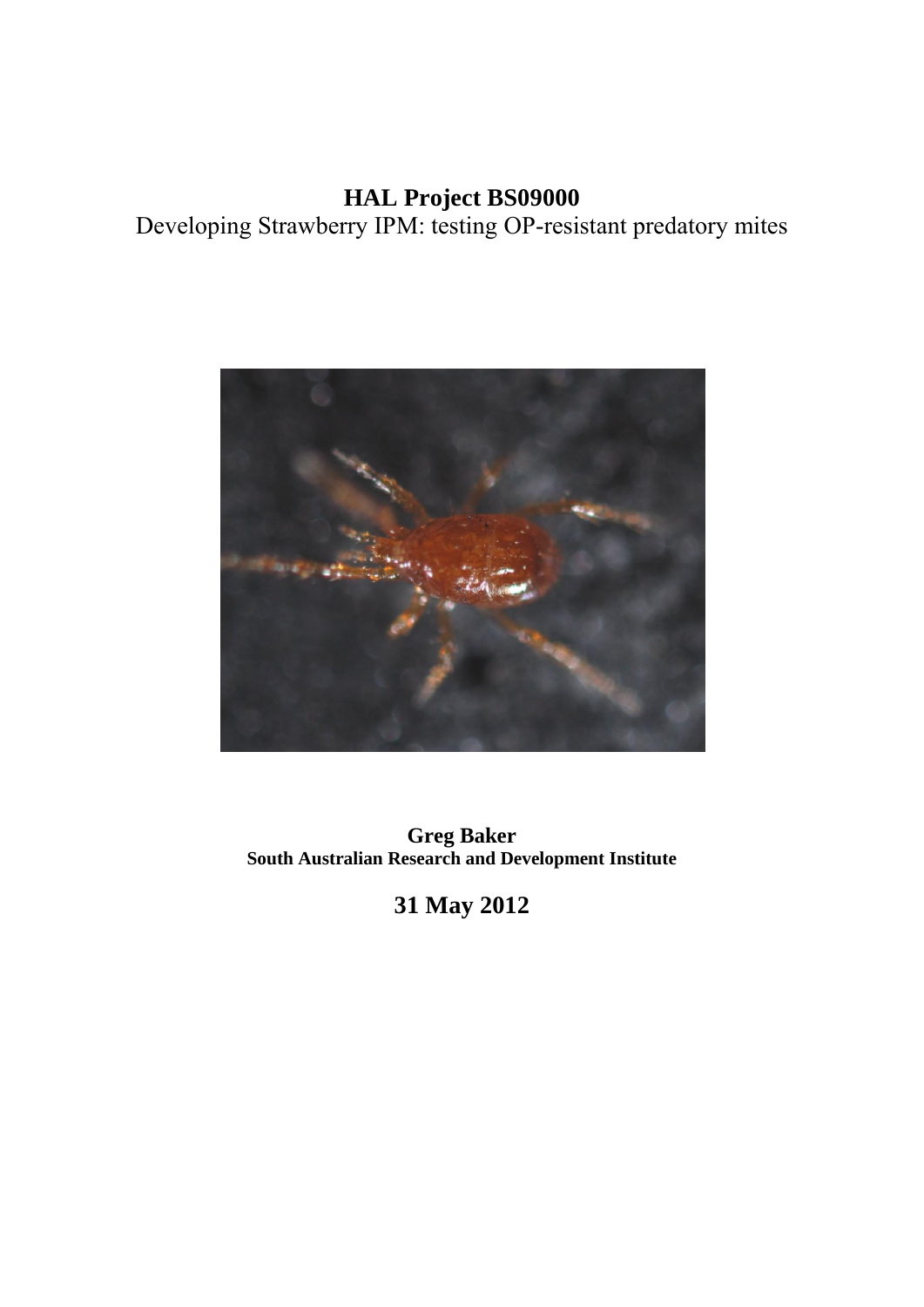| <b>HAL Project No.</b> | <b>BS09000</b>                                                                                                                                                                                        |
|------------------------|-------------------------------------------------------------------------------------------------------------------------------------------------------------------------------------------------------|
| <b>Project Title:</b>  | Developing Strawberry IPM: testing OP-resistant predatory mites                                                                                                                                       |
| <b>Project Leader:</b> | Greg Baker<br>South Australian Research & Development Institute, Waite Research Precinct<br>GPO Box 397, ADELAIDE SA 5001<br>Ph: $+61883039544$<br>Fax: $+61883039542$<br>Email: greg.baker@sa.gov.au |

#### **Statement about the purpose of the report:**

This report details the research and extension delivery undertaken in Project BS09000 to develop an organophosphate-tolerant strain of predatory mite for commercial rearing to assist with the biological control of western flower thrips in Australian strawberry crops.

#### **Acknowledgements:**

This project has been funded by HAL using the Strawberry Industry levy and matched funds from the Australian Government and with the support of the South Australian Research and Development Institute and the South Australian Government.

**Date:** 31 May 2012

#### **HAL Disclaimer:**

Any recommendations contained in this publication do not necessarily represent current Horticulture Australia Limited policy. No person should act on the basis of the contents of this publication, whether as to matters of fact or opinion or other content, without first obtaining specific, independent professional advice in respect of the matters set out in this publication.

#### **SARDI Disclaimer:**

Although SARDI has taken all reasonable care in preparing this advice, neither SARDI nor its officers accept any liability resulting from the interpretation or use of the information set out in this document. Information contained in this document is subject to change without notice.



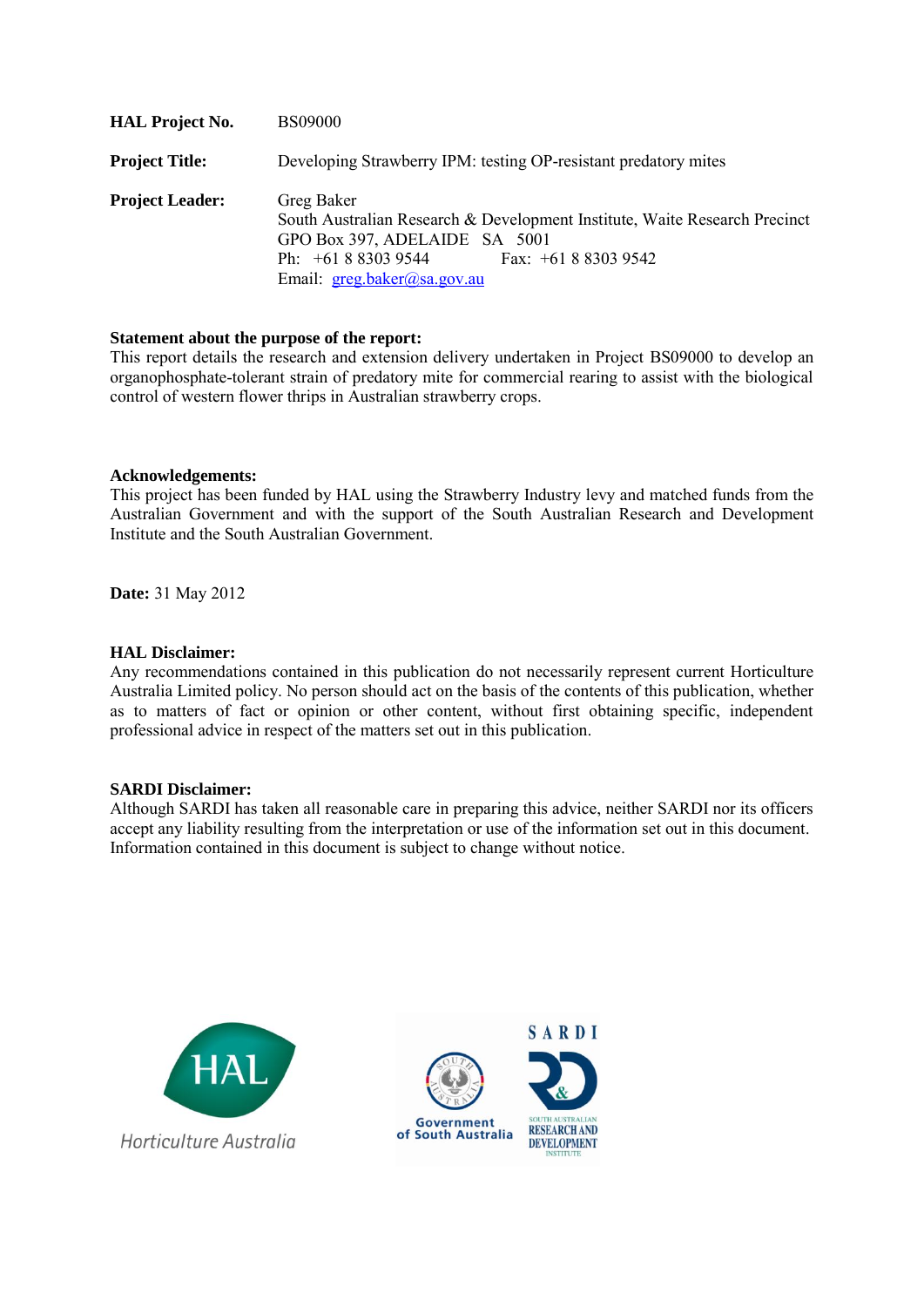## 1. Table of Contents

| 1.               |                                                                                 |
|------------------|---------------------------------------------------------------------------------|
| $\overline{2}$ . |                                                                                 |
| 3 <sub>1</sub>   | 31                                                                              |
|                  | 3.2                                                                             |
|                  | The Key Research Findings, Extension Highlights and Industry Outcomes  4<br>3.3 |
|                  | 3.4                                                                             |
| $\overline{4}$ . |                                                                                 |
| 5.               |                                                                                 |
| 6.               |                                                                                 |
| 7.               |                                                                                 |
| 8.               |                                                                                 |
| 9.               |                                                                                 |
| 10.              |                                                                                 |
| 11.              |                                                                                 |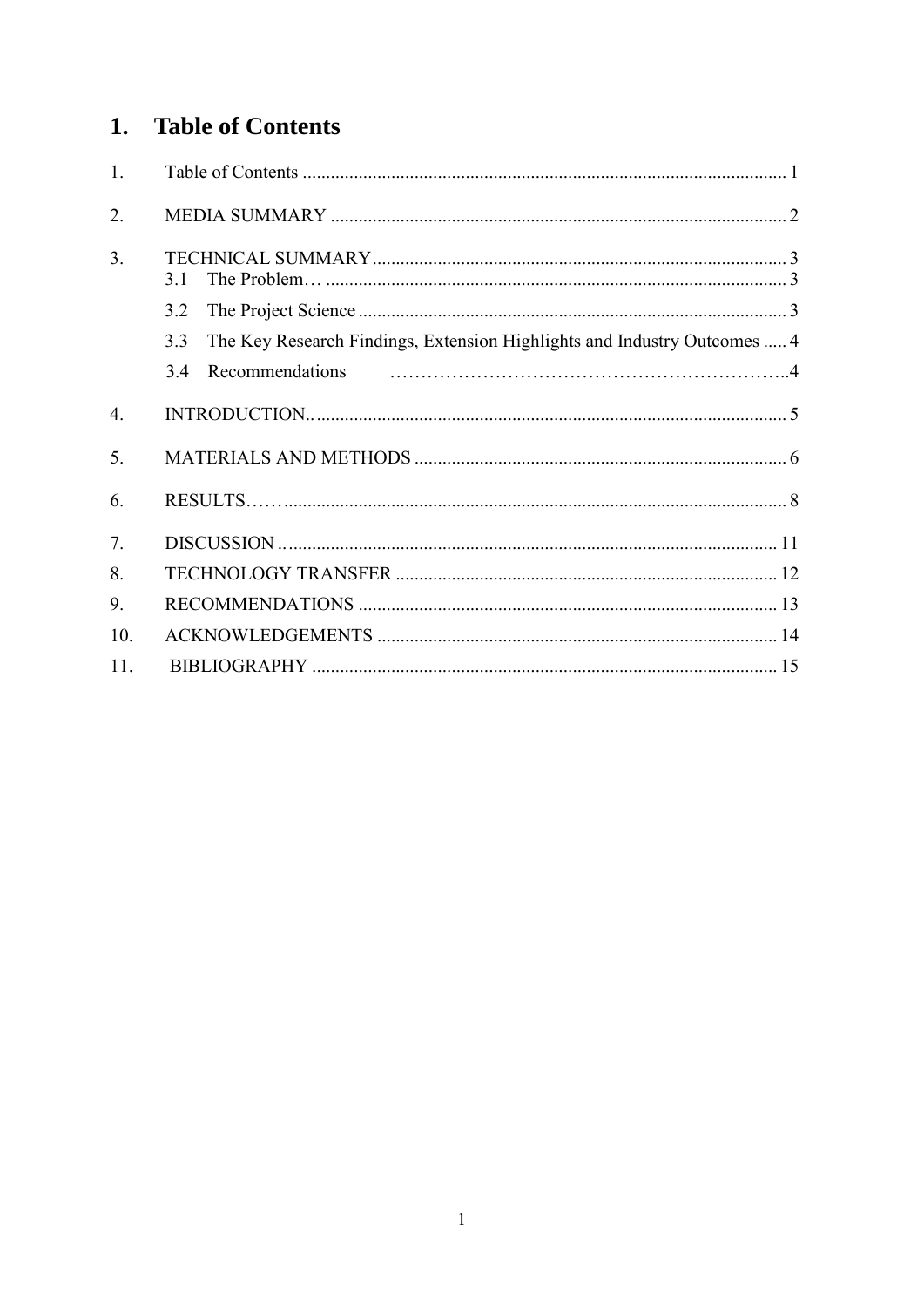## **2. MEDIA SUMMARY**

The aim of this project was to develop a key component of an integrated pest management (IPM) system for strawberry production, namely the breeding of an organophosphate (OP) tolerant predatory mite (*Gaeolaelaps aculeifer*) for inundative release to biologically control western flower thrips (*Frankliniella occidentalis*).

At the time this project was initiated the control of western flower thrips in commercial Australian strawberry crops was largely reliant upon insecticides, which was neither costeffective nor sustainable because of the development of insecticide resistance. Some strawberry growers were using commercially-reared biocontrol agents such as *G. aculeifer* to manage western flower thrips infestation levels, and achieving considerable success. However this agent is vulnerable to broad-spectrum insecticides used for the control of other pests, most notably the OPs used for Rutherglen bug control.

In this project we have exposed a strain of commercially-reared *G. aculeifer* to repeated and progressively increasing doses of dimethoate and thereby created an OP-tolerant strain. This strain provides the Australian strawberry industry with a new means of limiting the disruption to the strawberry IPM system for western flower thrips during a Rutherglen bug invasion.

The OP-tolerant *G. aculeifer* strain developed in this project has been supplied to Biological Services (Loxton), the main Australian commercial producer of this agent.Interested growers can purchase this selected strain of *G. aculeifer* and obtain instructions for its field release and maintenance from Biological Services (Loxton) (see <http://www.biologicalservices.com.au/> for contact details).

Further investment by Australia's horticultural industries, through Horticulture Australia Limited, in the development of more biological control agents to help manage the range of pests that attack horticultural crops across a broad range of crop environments would have genuine potential to reduce current dependence on pesticides.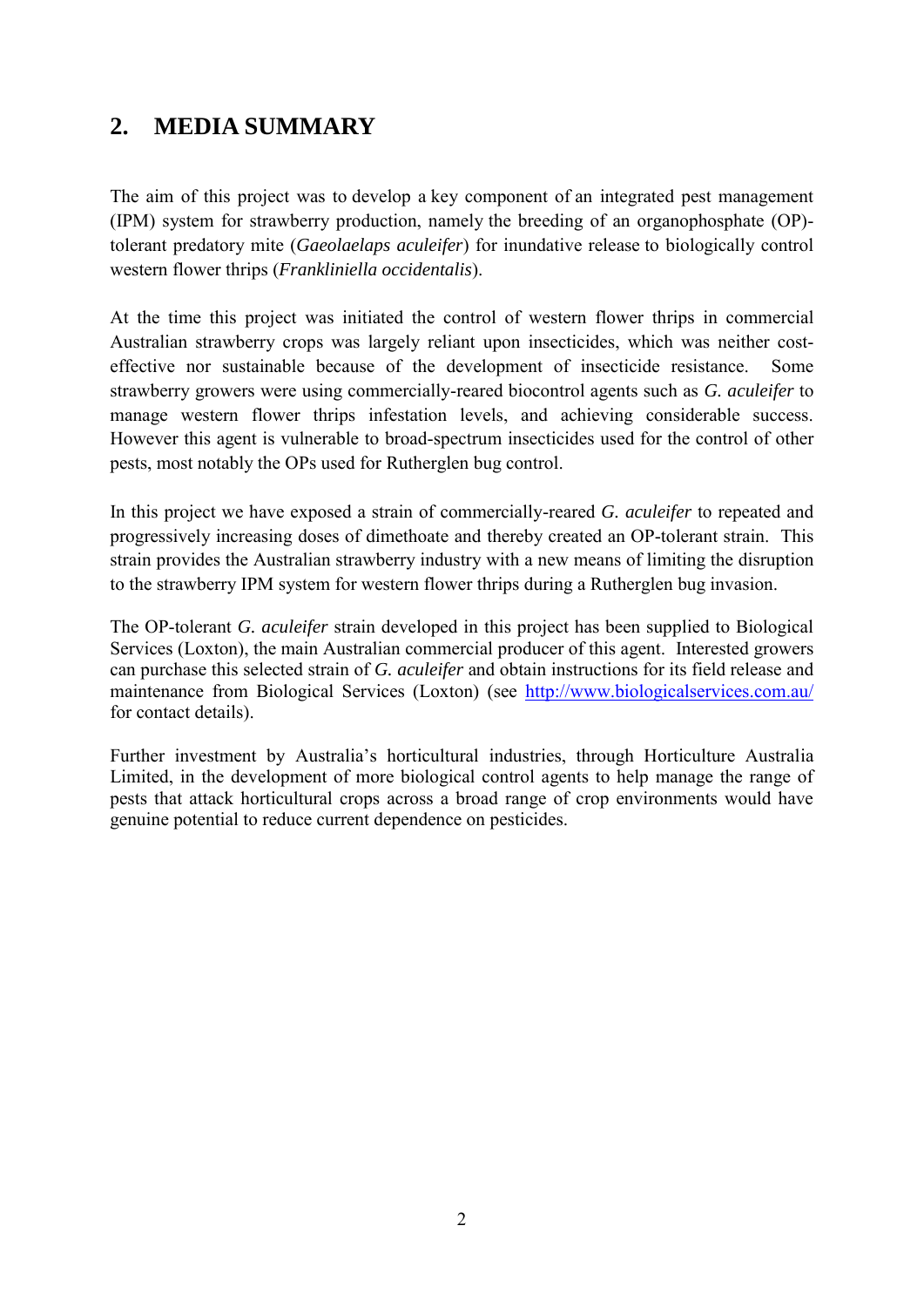## **3. TECHNICAL SUMMARY**

#### **3.1 The Problem**

At the time this project was initiated the control of western flower thrips (WFT) in commercial Australian strawberry crops was largely reliant upon insecticides, which was neither cost-effective nor sustainable because of the development of insecticide resistance. Insecticide resistance evolves in a pest population through selection of resistance genes as a result of repeated exposure to an insecticide.

Some innovative strawberry growers were using commercially-reared biocontrol agents such as the predatory mite *Gaeolaelaps aculeifer* (Canestrini) (Mesostigmata: Laelapidae) to manage WFT infestation levels, and achieving considerable success.

However this predatory mite agent is vulnerable to broad-spectrum insecticides used for the control of other pests, most notably the organophosphates (OPs) used for Rutherglen bug control.

Hence in strawberry crops where an inundative release of biological control agents was being practiced the system commonly worked effectively early in the season, but was disrupted in summer if Rutherglen bug invaded and required insecticidal control.

The aim of this project was to develop a commercial strain of *G. aculeifer* with a level of OP-tolerance that would allow it to survive the periodic field application of dimethoate or related insecticides for the control of, transient pests such as Rutherglen bug, and hence to add a greater resilience to the biological control management system in strawberries.

### **3.2 The Project Science**

In this project we selected a strain of commercially-reared *G. aculeifer* for OPtolerance by exposing it fortnightly over a two-year period to a dose of dimethoate. The selecting rate that was used approximated to the  $LC_{50}$  (i.e. the dose that kills 50% of the test animals) and was periodically increased as the tolerance of the selected strain increased.

The tolerance level of the selected strain was quantified by conducting full doseresponse bioassays using a Potter Tower to administer the doses, and analysing the mortality response by Probit analysis.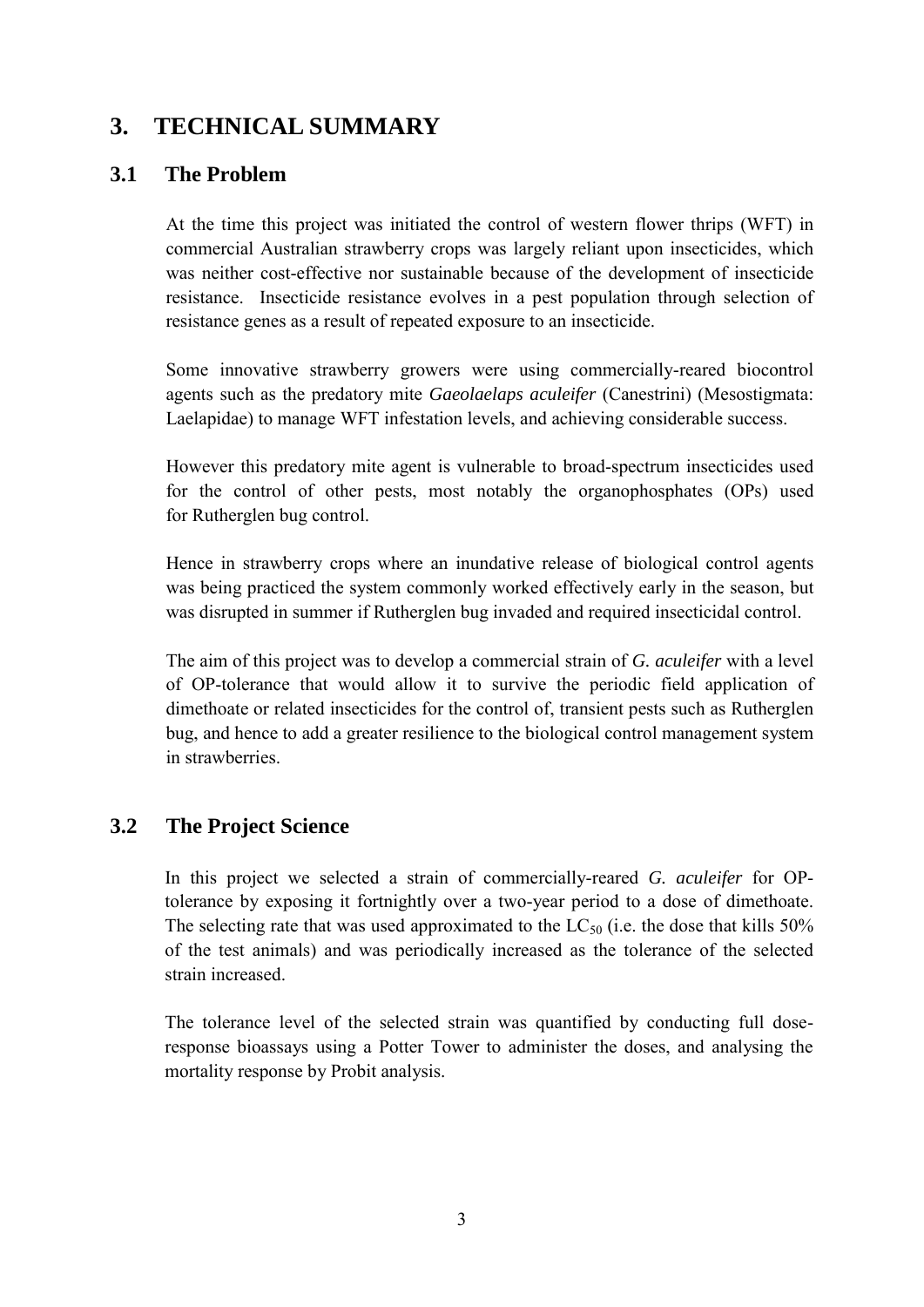### **3.3 The Key Research Findings, Extension Highlights and Industry Outcomes**

A moderate level of OP and carbamate resistance has been selected.

The selected resistance appears to be reasonably stable if moderate selection pressure is applied at intervals of 4-6 weeks.

The selected strain, along with guidelines for selection maintenance of the insecticidal tolerance, has been given to Biological Services (Loxton), the commercial producer of *G. aculeifer* in Australia. Interested growers can purchase this selected strain of *G. aculeifer* and obtain instructions for its field release and maintenance from Biological Services (Loxton) (see<http://www.biologicalservices.com.au/> for contact details).

This project has provided the Australian strawberry industry with a more effective biological control agent for integration with insecticide controls, which should help limit the disruption to the western flower thrips IPM system during a Rutherglen bug invasion.

#### **3.4 Recommendations**

That Australia's horticultural industries, through Horticulture Australia Limited, invest in the development of more biological control agents to help manage the range of pests in the range of crop environments (eg. different host plants, temperature, humidity and insecticidal tolerances, etc) where biological control has genuine potential to reduce current over reliance on pesticides.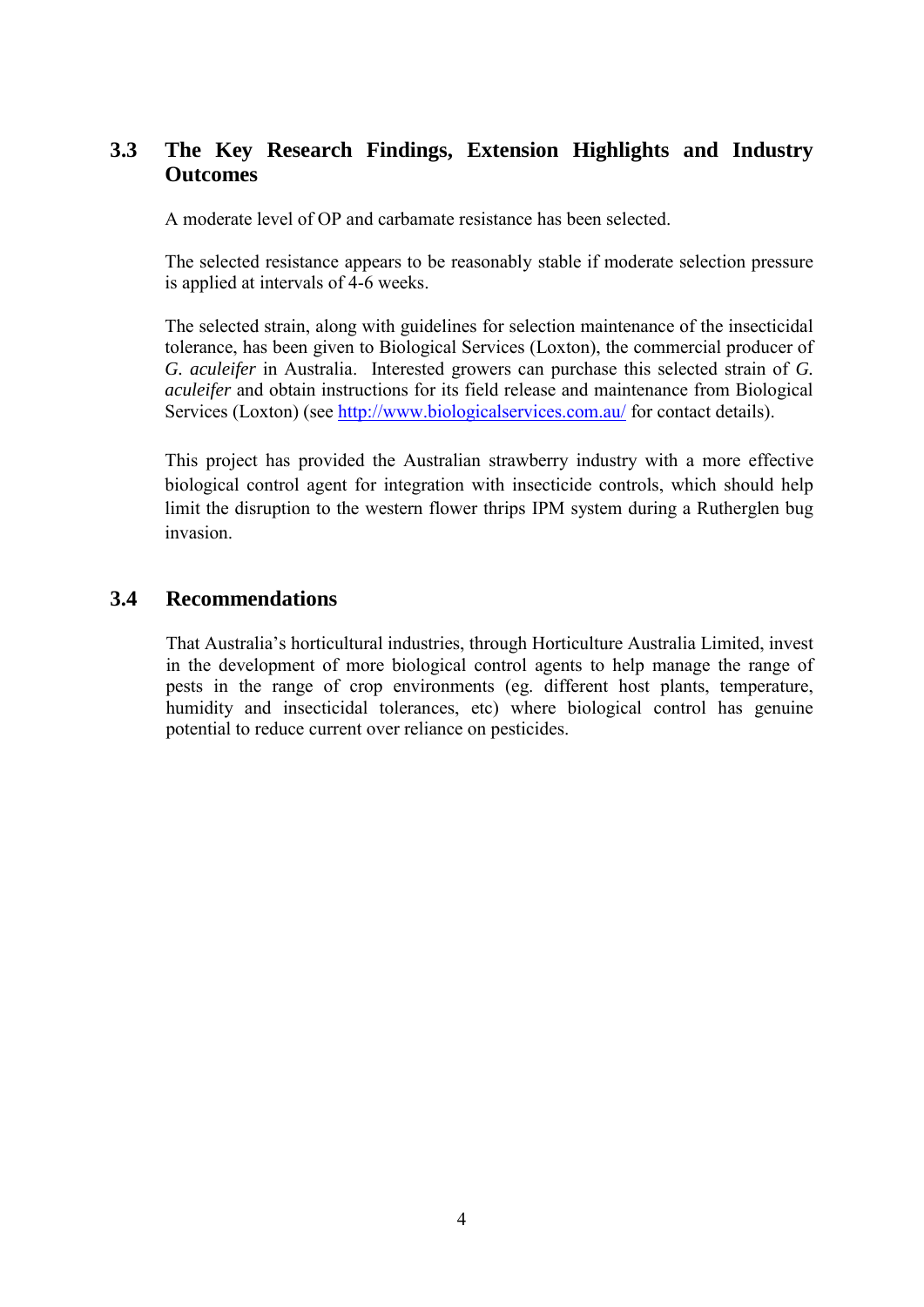### **4. INTRODUCTION**

Because of the development of high-level resistance to most pesticides available for western flower thrips (*Frankliniella occidentalis* (Pergande)) (WFT) and two spotted mite (Tetranychus urticae Koch) (TSM), the Australian strawberry industry in recent years has faced imminent failure of their insecticide management programs for the control of these pests. The slow entry rate of new chemistry precludes the likelihood of rehabilitating an insecticide-oriented control strategy. In turn, pesticide residues are an important risk factor for the industry. Encouragingly there are off-the-shelf commercially-available biocontrol agents for all the key strawberry pests except for Rutherglen bug (J. Altmann and L. Chilman, pers. comm.). The organophosphate (OP) and carbamate insecticides available for Rutherglen bug control are broad-spectrum and presently disruptive to the biocontrol of WFT and TSM.

Hence in this project, which was conceived in 2008, we proposed to develop a key component of a cost-effective IPM system for the strawberry industry, namely a commercial strain of the WFT predatory mite, *Gaeolaelaps aculeifer* (Canestrini) (Mesostigmata: Laelapidae), that had tolerance to field rates of the main OP's then used for Rutherglen bug control. The most commonly used insecticide for Rutherglen bug control at the time was dimethoate.

There is a well-established record of attempts to release and establish insecticide-tolerant strains of key natural enemies (Van Driesche and Bellows 1999), and of mites in particular (Hoy 1987; Roush and Hoy 1981). For many natural enemies, genetic variability exists that permits the development of insecticide-resistant populations under field or laboratory selection.

Preliminary SARDI screening of the *G. aculeifer* strain reared by Biological Services, Loxton indicated that this strain possessed low-level dimethoate tolerance. This provided encouragement that a deliberate selection program to breed an OP-tolerant *G. aculeifer,* as has been done in the pome-fruit industry with the main predatory mite of two spotted mite, was potentially feasible and could thereby provide the strawberry industry with a novel strategy for WFT management and a means of avoiding disruption to the IPM system during a Rutherglen bug invasion.

Whereas the intent of many of the programs to develop an insecticide-tolerant strain of a biological control agent is to permanently establish the tolerant form of the natural enemy in the field, the intent in this study was to develop the tolerant strain for annual inundative release into strawberry crops, with the strain's tolerance maintained by periodic selection in culture.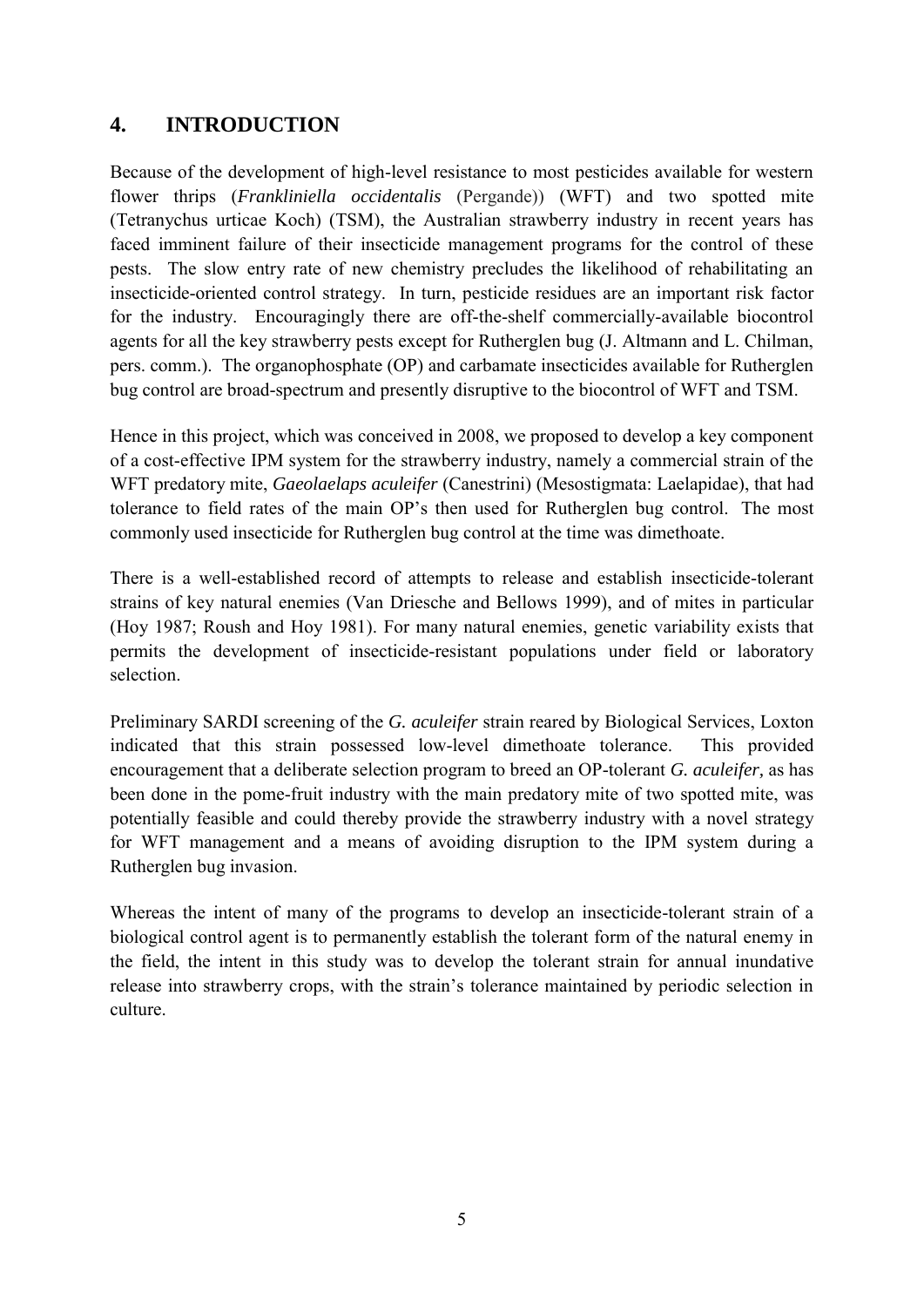### **5. METHODS AND MATERIALS**

#### *Gaeolaelaps aculeifer* **cultures**

The *G. aculeifer* culture was sourced from Biological Services, Loxton, and a method to successfully rear *G. aculeifer* under small-scale laboratory conditions was developed.



Fig. 1. The insecticide treatment pots used for the selection study.

#### **Full Dose-Response Bioassays**

A full dose-response bioassay was conducted at the outset of the study to establish the 'baseline' susceptibility of the source population of *G. aculeifer* to dimethoate (Amgrow Chemspray Rogor<sup>®</sup> 100 Systemic Insecticide product containing 100 g ai  $L^{-1}$ ), and after seven, 12, 31, 43 and 46 selections with dimethoate to determine the progressive change in the tolerance of the selected Strain 1.

These bioassays were conducted by transferring with a sable-hair brush approximately 20 adult *G. aculeifer* onto 90mm diameter cabbage leaf discs embedded in agar in 90mm diameter petri-dishes. Each petri dish was then placed in a Potter tower to administer a precise deposit  $(3.60\pm0.163mg \text{ cm}^{-2})$  of the test insecticide or control (RO water) using a 4 ml aliquot of the test solution. A series of six dimethoate concentrations were applied (4 replicates per dose). The Potter spray tower was triple rinsed with AR Acetone and RO water between each change in treatment. Once removed from the Potter spray tower the dishes were covered with plastic film that was secured with a rubber band. Fine holes were then punched into the plastic film using a micro needle to allow air exchange. The treated petri dishes were then held in an incubator at  $20^{\circ}$ C until mortality assessment 48 hours posttreatment. The results were analysed by probit analysis (POLO-PLUS<sup>TM</sup>, LeOra Software).

#### **The Insecticide Tolerance Selection Procedure**

For the insecticide selection six 150ml samples of the *G. aculeifer* culture were transferred from the culture containers to six 600ml cylindrical peat-based pots (Fig. 1). A 3ml subsample was then taken from each pot to estimate the density of *G. aculeifer*. The number of mites in these samples were counted on a black gridded Petri dish and recorded.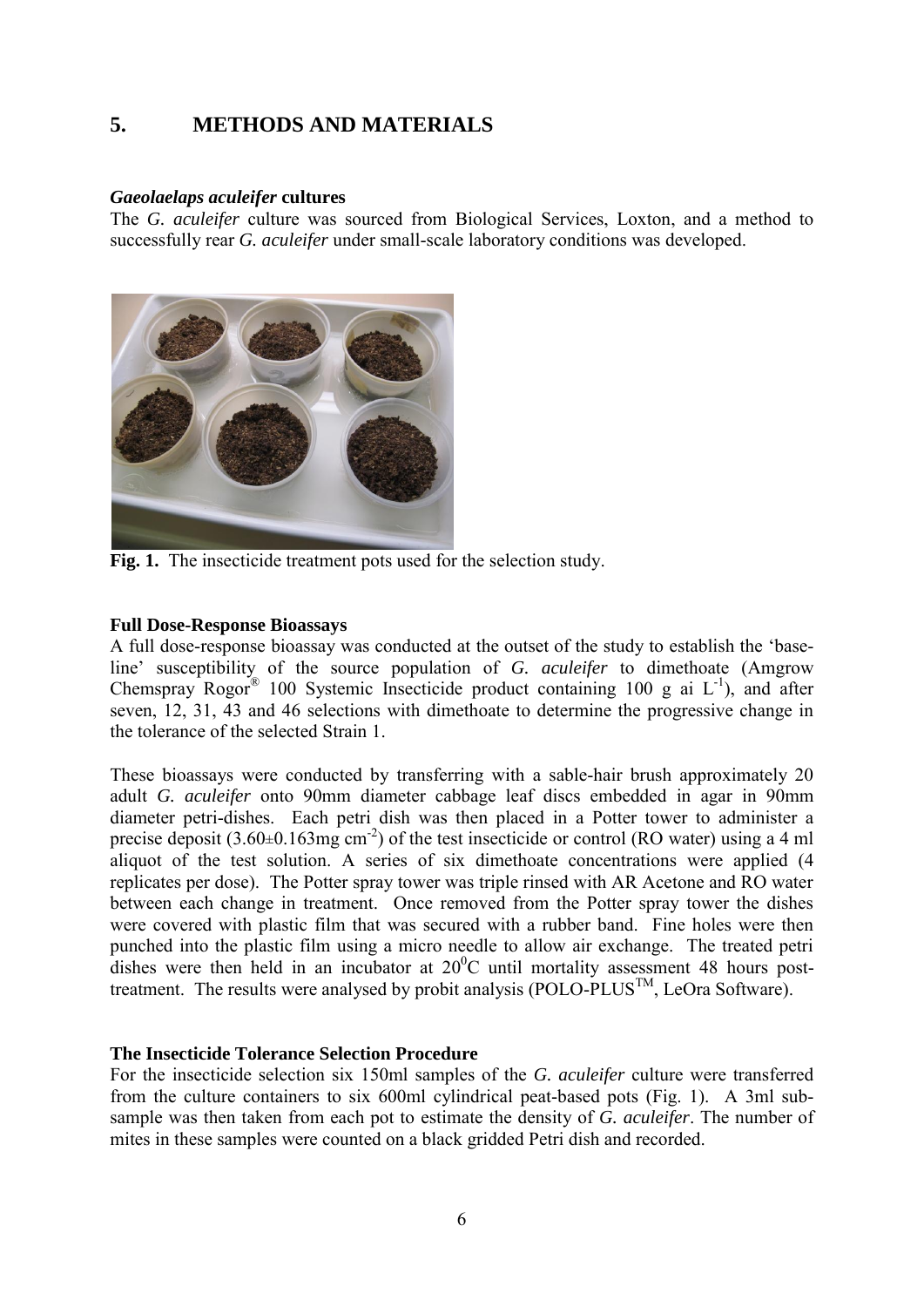The chosen selecting dose of Rogor® (100 g dimethoate ai  $L^{-1}$ ) was prepared in a 500ml garden spray bottle, and 50ml of this solution sprayed on to the surface of the culture in each pot. Following the application of the spray treatment 5ml of mite food culture mix was added to each pot, and the pots then incubated at  $25^{\circ}$ C. Forty-eight hours after treatment the density of surviving mites in each pot was estimated by assessing 3ml sub-samples.

Three clean plastic containers were then used to establish a new *G. aculeifer* culture with the survivors of the exposure to the selecting dose of dimethoate. These culture containers were then stored at  $25^{\circ}$ C in darkness for two weeks.

Two selected *G. aculeifer* strains were maintained. Strain 1 was treated fortnightly with a dimethoate dose that caused approximately 50% mortality  $(LC_{50})$  of the treated mites. Strain 2 was treated fortnightly with a dimethoate dose that caused approximately 10% mortality  $(LC_{10})$  of the treated mites (Nb. from the 32<sup>nd</sup> selection onwards Strain 2 was stopped). The specific selecting doses are presented in Table 2. A third strain which was left unsprayed was also maintained in case the selected strains experienced a serious population decline.

The fortnightly spray selection process is likely to have approximated the *G. aculeifer* generation time [\(Enkegaard](https://springerlink3.metapress.com/content/?Author=A.+Enkegaard) *et al*. 1997).

| The number of selections    | Dimethoate dose (g ai $L^{-1}$ )* |                 |  |  |
|-----------------------------|-----------------------------------|-----------------|--|--|
| from the start of the study | <b>Strain 1</b>                   | <b>Strain 2</b> |  |  |
| l - 7                       | $0.008**$                         | $0.002***$      |  |  |
| $8 - 31$                    | $0.025**$                         | 0.008           |  |  |
| $32 - 43$                   | $0.05**$                          | -               |  |  |
| 14-46                       | 0.05                              |                 |  |  |

**Table 2:** The selecting doses of dimethoate used during the selection study.

\*Note that the registered rate of dimethoate in strawberries was  $0.3 \text{ g L}^{-1}$ .

\*\*These doses approximate the  $LC_{50}$  at the  $1^{st}$ ,  $7^{th}$  and  $31^{st}$  selections respectively.

\*\*\*This dose approximates the  $LC_{10}$  at the 1<sup>st</sup> selection.

Selections 1-43 occurred fortnightly, corresponding to a selection approximately each generation. Selections 44-46 occurred approximately monthly between January and March 2012. A nine week period without selection passed before the final bioassays were conducted on 15 and 22 May 2012.

#### **Cross tolerance bioassays**

A series of full dose-response bioassays were conducted (as described in the Full Dose-Response Bioassay methods above) with the unselected *G. aculeifer* strain and the alternative Rutherglen bug insecticide, the carbamate methomyl (Lannate<sup>®</sup> 225 g ai  $L^{-1}$ ). The 'base-line' susceptibility of this unselected strain to this insecticide was then calculated by Probit analysis.

Following the 34th and 46th selection with dimethoate, full dose-response bioassays were conducted on the selected strain with methomyl to determine whether any cross-tolerance was conferred by the dimethoate selection to this alternative carbamate insecticide.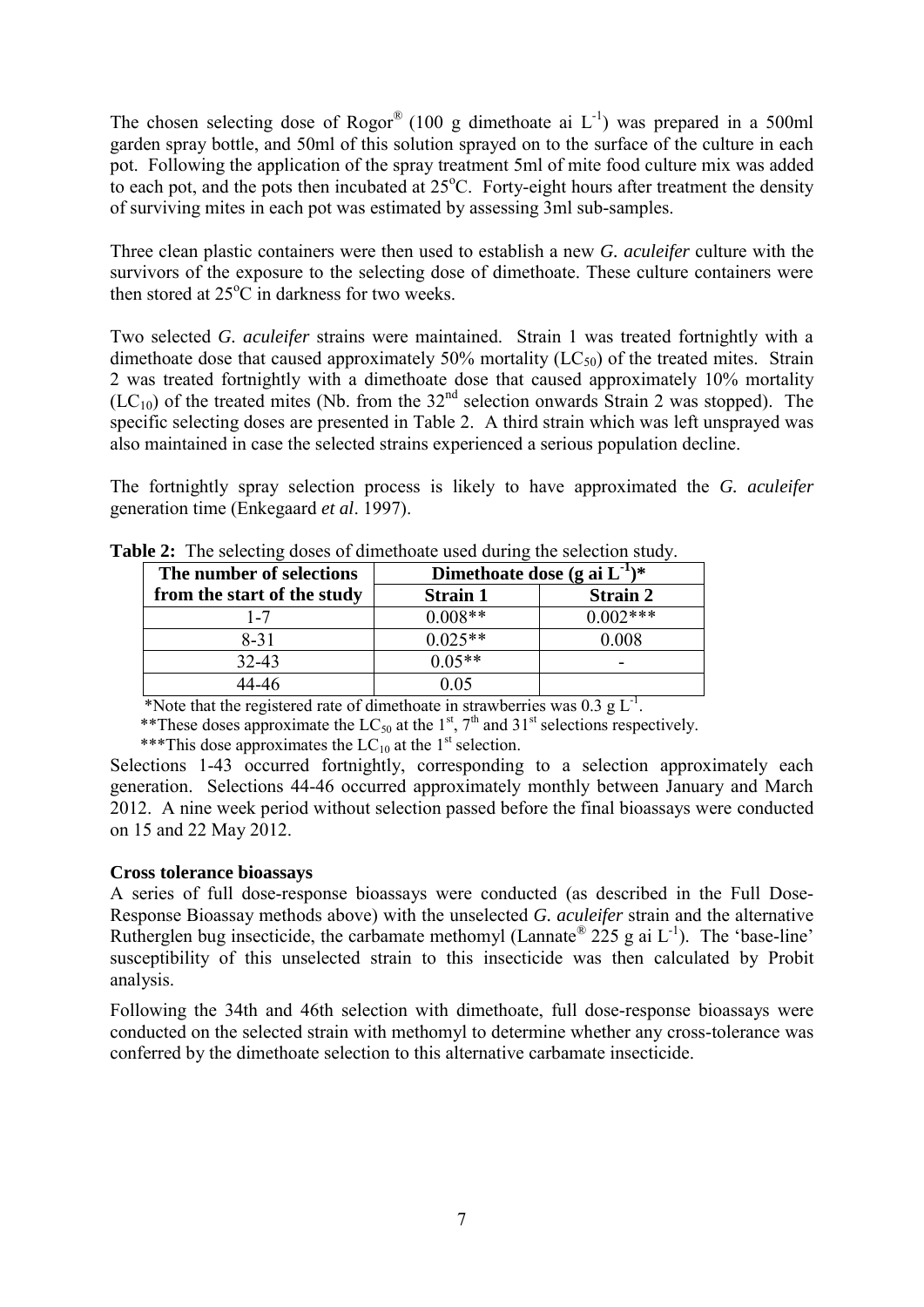#### **6. RESULTS**

Once the initial difficulties with the mite rearing had been overcome, the dimethoate selection program commenced in January 2010.

The 'base-line' probit results for the unselected 'susceptible' (control) strain of *G. aculeifer* tested with dimethoate are presented in Table 2 (19/1/10 test date). The  $LC_{50}$  and  $LC_{99}$  were estimated to be 0.0078 and 0.0787 g ai  $L^{-1}$  respectively.

Despite encountering some difficulties due to the insecticide selections periodically reducing the mite population more than expected, the dimethoate selection program led to a steady (albeit relatively slow) increase in tolerance to dimethoate over time (See Table 3 and Fig. 4).

After the mite strain had been selected forty-three times (which approximated to a similar number of generations) it exhibited, relative to the unselected control strain, 2.8 and 21 fold tolerance to dimethoate at the  $LC_{50}$  and  $LC_{99}$  respectively. At this tolerance level it would be expected that at least a modest percentage (perhaps 10-20%) of this selected strain would survive a field rate dose of dimethoate. Given their high fecundity and short generation time this level of survivorship would be expected to result in a relatively quick recovery of the population if other sub-lethal effects of the insecticide treatment do not affect their reproduction and growth.

Following the January 2012 bioassay of the strain that had received the 43 selections, a further three selections at approximately monthly intervals were applied, and then a nine week period without selection occurred (15 March  $-21$  May 2012). The subsequent bioassay of 21 May 2012 indicated that the tolerance of the strain had not reverted with the lesser selection program, and that there had been a significant flattening of the dose response compared to the previous bioassays. As a result the resistance ratio at the  $LC_{50}$  and  $LC_{99}$  was estimated to be 3.7 and 1046 respectively. At this tolerance level 30-40% of the selected strain would potentially survive a field dose rate of dimethoate  $(0.3 \text{ g ai } L^{-1})$ .

This 21 May 2012 bioassay result is most encouraging, as it suggests that the selected tolerance could be maintained in a culture with a selection frequency of around 4-6 weeks, and that the level of tolerance in this strain is now at levels that could provide a sufficient resilience for the strain to survive a periodic field spray application.

The bioassay results for the cross-tolerance study with methomyl are presented in Table 3 and Fig. 5. They reveal that a modest increase in tolerance to methomyl has been progressively conferred by the dimethoate selection program. There has been a significant flattening of the methomyl dose response from the start of the selection process to the most recent bioassay, which has resulted in the resistance ratio at the  $LC_{99}$  increasing to 134.7. At this tolerance level 20-25% of the selected strain would potentially survive a field dose rate of methomyl  $(0.3375 \text{ g} \text{ ai } L^{-1})$ .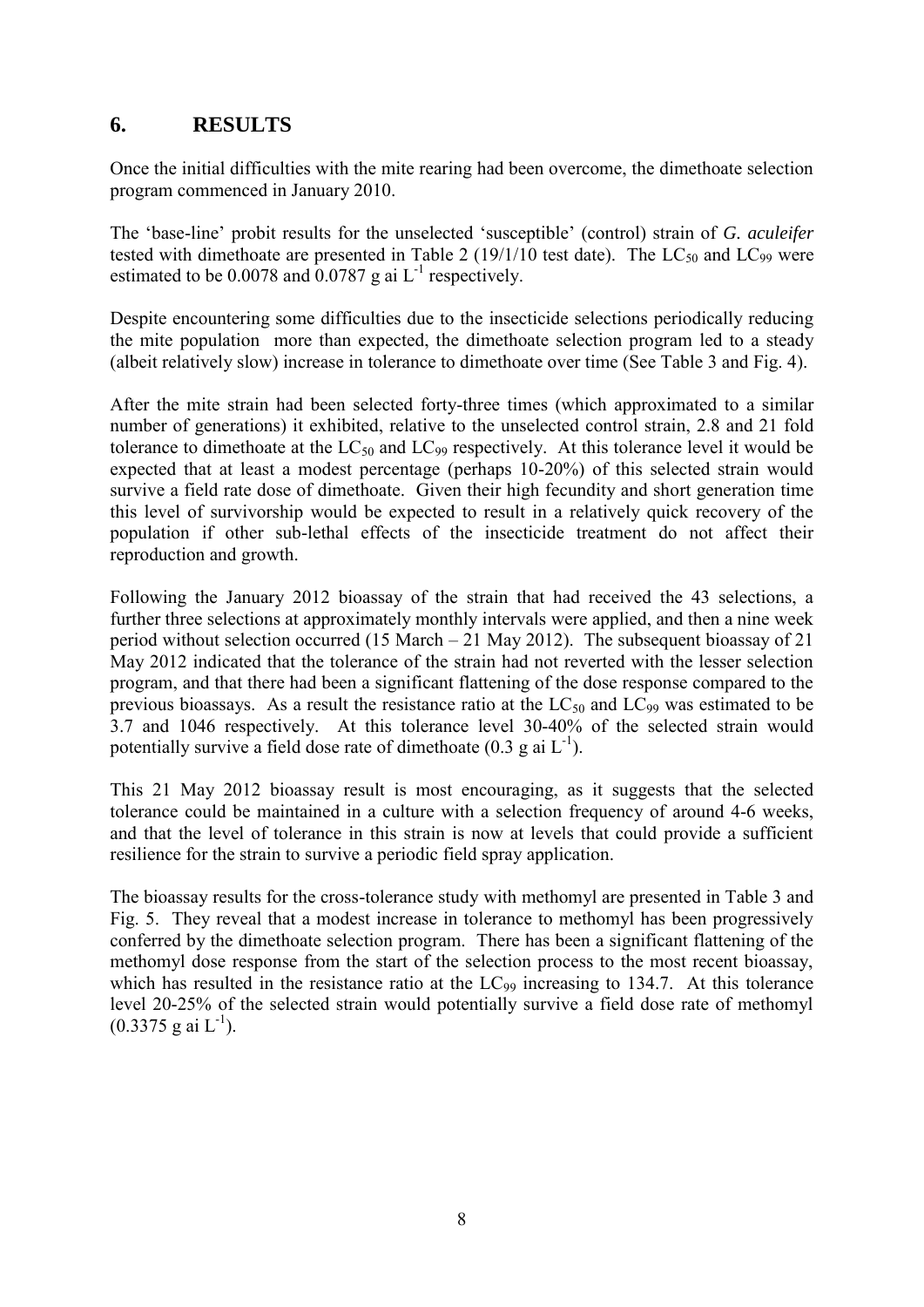| <b>Number of</b><br>selections /<br>Date<br>(dd/mm/yy) | $LC_{50}$<br>g ai $L^1$ | $CL^{\dagger}$      | $\mathbf{R} \mathbf{R}^{\dagger}$ | $LC_{99}$<br>$g$ ai $L^{-1}$ | CL                 | <b>RR</b> | $Slope+/-$<br>s.e.   | $N^{\dagger}$ |
|--------------------------------------------------------|-------------------------|---------------------|-----------------------------------|------------------------------|--------------------|-----------|----------------------|---------------|
| 0(19/1/10)                                             | 0.0078                  | $(0.0049 - 0.0112)$ | 1                                 | 0.0787                       | $(0.0386 - 0.458)$ | 1         | $2.320+/-$<br>0.214  | 602           |
| 7(3/5/10)                                              | 0.0095                  | $(0.0051 - 0.0164)$ | 1.2                               | 0.304                        | $(0.093 - 8.734)$  | 3.9       | $1.544+/-$<br>0.229  | 238           |
| 12(14/7/10)                                            | 0.0255                  | $(0.0124 - 0.0524)$ | 3.3                               | 0.620                        | $(0.186 - 22.998)$ | 7.9       | $1.678 +/-$<br>0.231 | 260           |
| 16(20/9/10)<br>Ħ                                       |                         |                     |                                   |                              |                    |           |                      | 280           |
| 31(17/5/11)                                            | 0.0416                  | $(0.0327 - 0.0521)$ | 5.3                               | 1.03                         | $(0.61 - 2.21)$    | 13.1      | $1.670+/-$<br>0.139  | 593           |
| 43 $(17/1/12)$                                         | 0.0218                  | $(0.0103 - 0.0356)$ | 2.8                               | 1.649                        | $(0.575 - 15.232)$ | 21        | $1.238 +/-$<br>0.129 | 452           |
| 46(21/5/12)                                            | 0.0291                  | $(0.0180 - 0.0477)$ | 3.7                               | 82.32                        | $(14.6 - 1569.5)$  | 1046      | $0.674 +/-$<br>0.072 | 571           |

**Table 2**. Full dose-response bioassay results of the dimethoate-selected *G. aculeifer* (Strain 1) tested against a commercial formulation of dimethoate. An unselected strain of *G. aculeifer* was used as the control.

<sup>†</sup>CL=confidence limits of the LC<sub>50</sub> and LC<sub>99</sub> values respectively; RR=resistance ratio, i.e., the ratio of the LC value of the selected strain to the LC value of the unselected control strain; N=number of tested mites.

<sup>††</sup>High control mortality in this bioassay (conducted by a replacement technician) prevented probit analysis of the data-set.



**Fig. 4.** The full-dose response data and probit regression lines of best fit for the *G. aculeifer* unselected strain, and for the selected strain after 43 (17 Jan 2012) and 46 (21 May 2012) selections with dimethoate.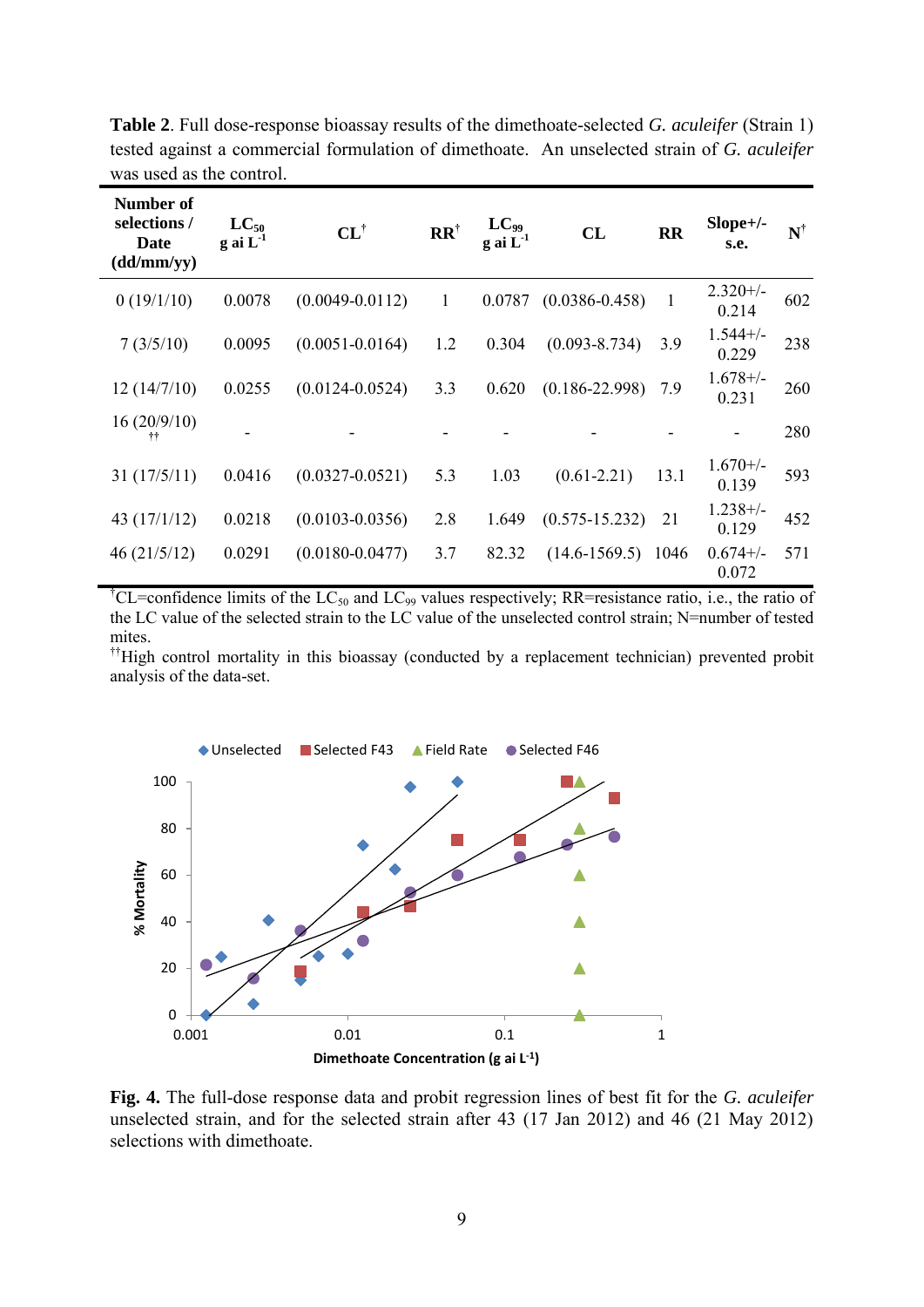| Number of<br>selections/<br>Date<br>$\frac{d d / m m}{y y}$ | $LC_{50}$<br>g ai $L^{-1}$ | $CL^{\dagger}$ | $\mathbf{R} \mathbf{R}^{\dagger}$ | $LC_{99}$<br>g ai $L^{-1}$ | CL          | $\mathbf{R}$ | $Slope+/-$<br>s.e. | $N^{\dagger}$ |
|-------------------------------------------------------------|----------------------------|----------------|-----------------------------------|----------------------------|-------------|--------------|--------------------|---------------|
| 0(18/5/11)                                                  | 0.0878                     | $(0.0666 -$    |                                   | 0.7461                     | $(0.4354 -$ |              | $2.502+/-$         | 393           |
|                                                             |                            | 0.1136         |                                   |                            | 2.0005      |              | 0.218              |               |
| 34(24/5/11)                                                 | 0.108                      | $(0.089 -$     | 1.2                               | 1.57                       | $(1.07 -$   | 2.1          | $2.002+/-$         | 489           |
|                                                             |                            | 0.129          |                                   |                            | 2.65)       |              | 0.172              |               |
| 46(24/5/12)                                                 | 0.0087                     | $(0.0002 -$    | 0.1                               | 100.51                     | $(5.65 -$   | 134.7        | $0.573 +/-$        | 399           |
|                                                             |                            | 0.0236         |                                   |                            | 3406.28)    |              | 0.138              |               |

**Table 3**. Full dose-response bioassay results of the dimethoate-selected *G. aculeifer* (Strain 1) tested against a commercial formulation of methomyl. An unselected strain of *G. aculeifer* was used as the control.



**Fig. 5.** The full-dose response data and probit regression lines of best fit for the *G. aculeifer* unselected strain, and for the dimethoate-selected strain after 43 (17 Jan 2012) and 46 (21 May 2012) selections when bioassay tested with methomyl.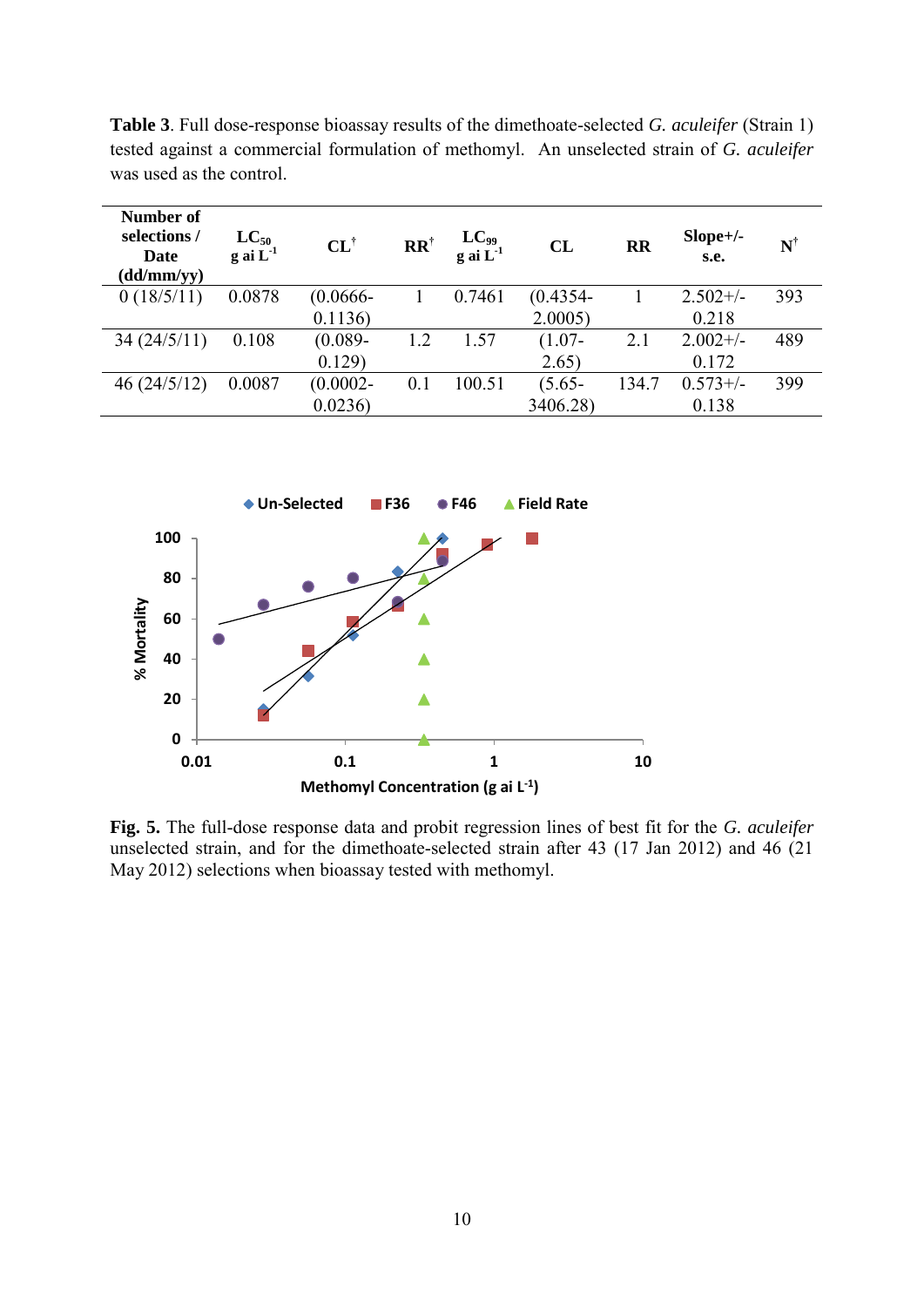### **7. DISCUSSION**

On 6 October 2011 the Australian Pesticides and Veterinary Medicines Authority permanently suspended the use of dimethoate in a range of crops, including strawberries. Unfortunately this development undermined the specific intent of this project to select a dimethoate-tolerant mite strain.

However the modest level of cross-tolerance to methomyl that has resulted from the dimethoate selection is likely to permit a significant percentage of this selected strain to withstand a field spray with methomyl, particularly if applied at half-strength to minimize disruptive effects on beneficials.

Having completed this selection work, the South Australian Research and Development Institute has provided the insecticide-tolerant *G. aculeifer*, along with instructions to maintain the selected tolerance, to Biological Services (Loxton) for commercial production.

In summary, this project has developed an insecticide-tolerant biocontrol agent for western flower thrips (WFT) management that is likely to possess the field resilience to withstand the disruptive effects of a Rutherglen bug spray program. This will hopefully increase the overall success with WFT biological control in Australian strawberries, and help foster greater confidence by strawberry growers in the reliability of biological control.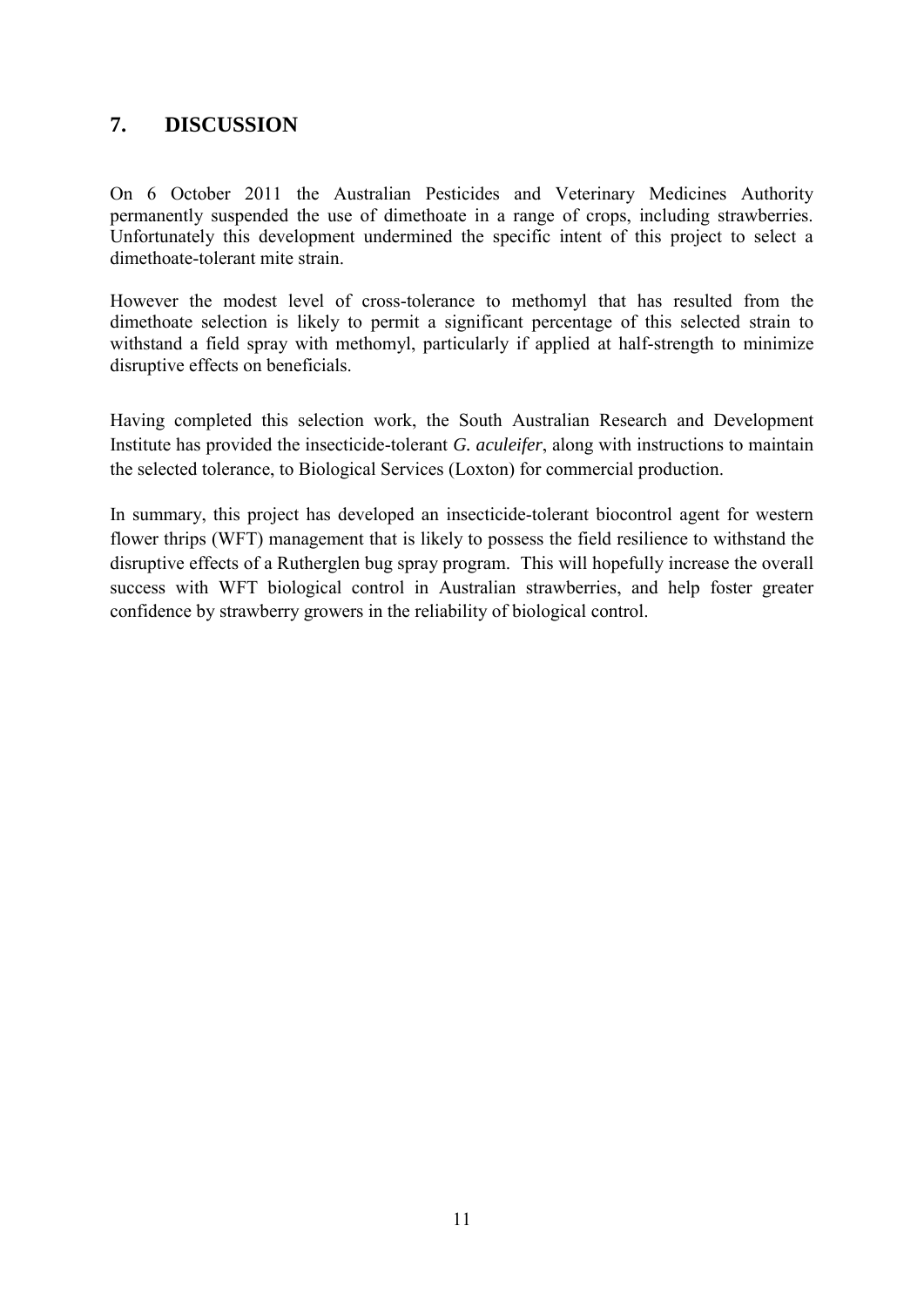### **8. TECHNOLOGY TRANSFER**

The selected tolerant strain of *G. aculeifer* produced in this project has been given to Biological Services (Loxton), the commercial producer of this biological control agent in Australia, and hence is now available to assist strawberry growers that are endeavouring to implement a biological control based IPM system.

The contact details for Biological Services (Loxton) are available at: <http://www.biologicalservices.com.au/>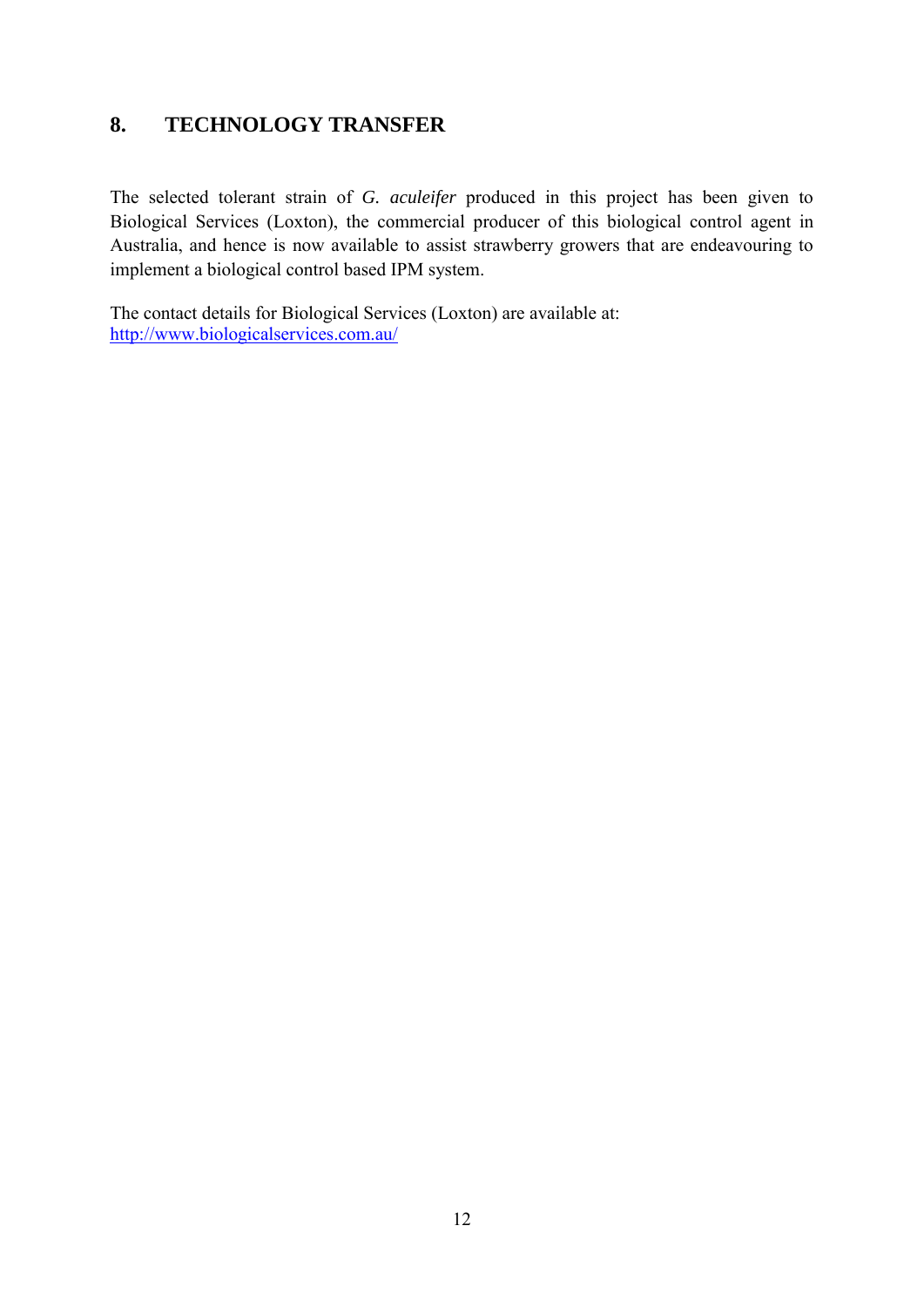### **9. RECOMMENDATIONS**

That Australia's horticultural industries, through Horticulture Australia Limited, invest in the development of more biological control agents to help manage the range of pests in the range of crop environments (eg. different host plants, temperature, humidity and insecticidal tolerances, etc) where biological control has genuine potential to reduce current over reliance on pesticides.

That all strawberry growers use the services of an IPM consultant to assist them with their strawberry pest management and their use of biological control agents.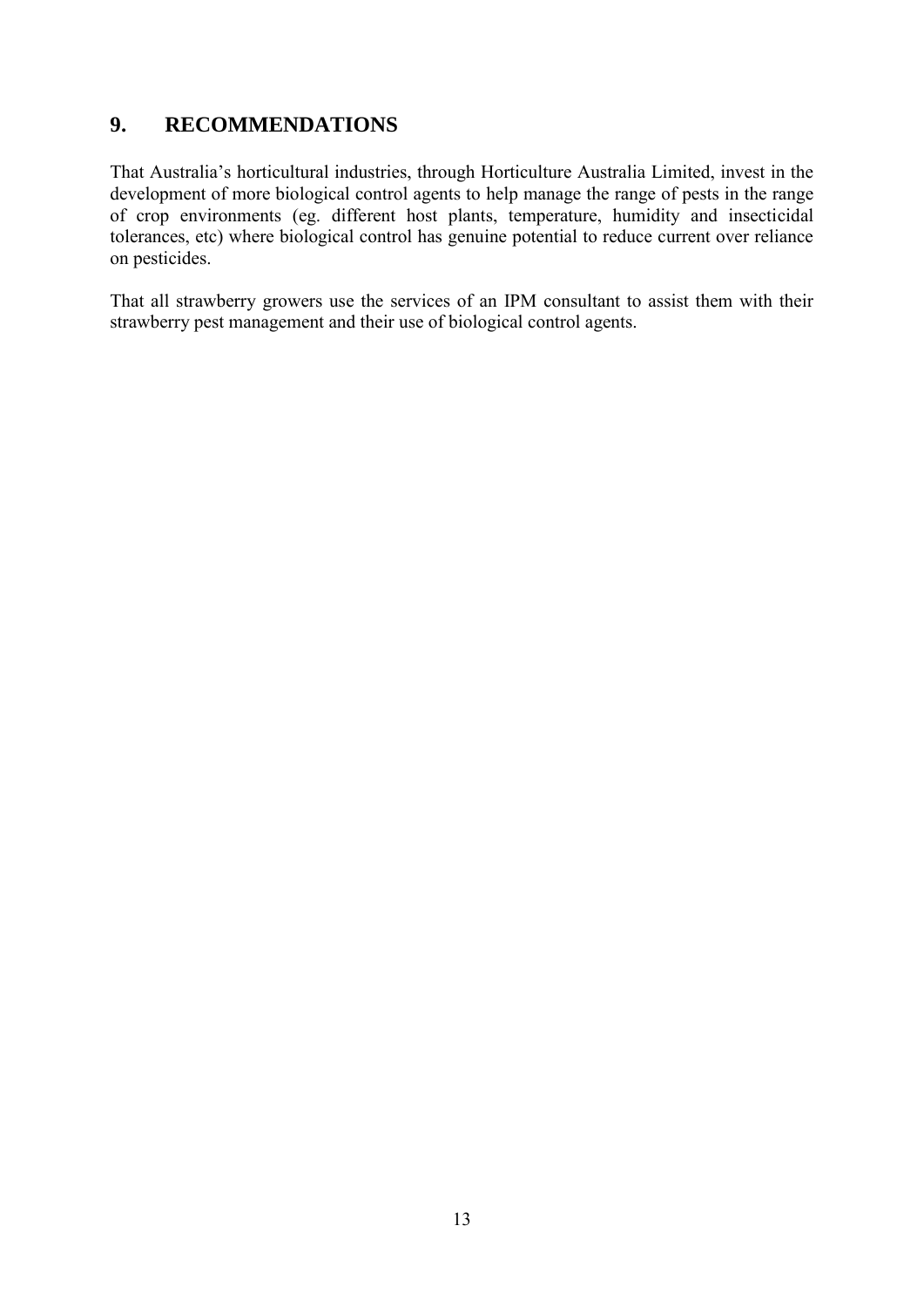### **10. ACKNOWLEDGEMENTS**

The strawberry industry is acknowledged for its forward thinking in supporting the uptake of biological control and a true integration of pest management practices.

We thank Mr James Altmann for the supply of the *Gaeolaelaps aculeifer* and *Carpoglyphus lactis* starter cultures, and initial advice on the rearing methods for these mites.

The project leader thanks the two SARDI Entomology staff, Ms Lakshmi Nacey and Mr Kevin Powis, who were responsible for the maintenance of the mite cultures and the performance of the bioassays and Probit analyses respectively, and Dr Peter Crisp for helping conceive the project.